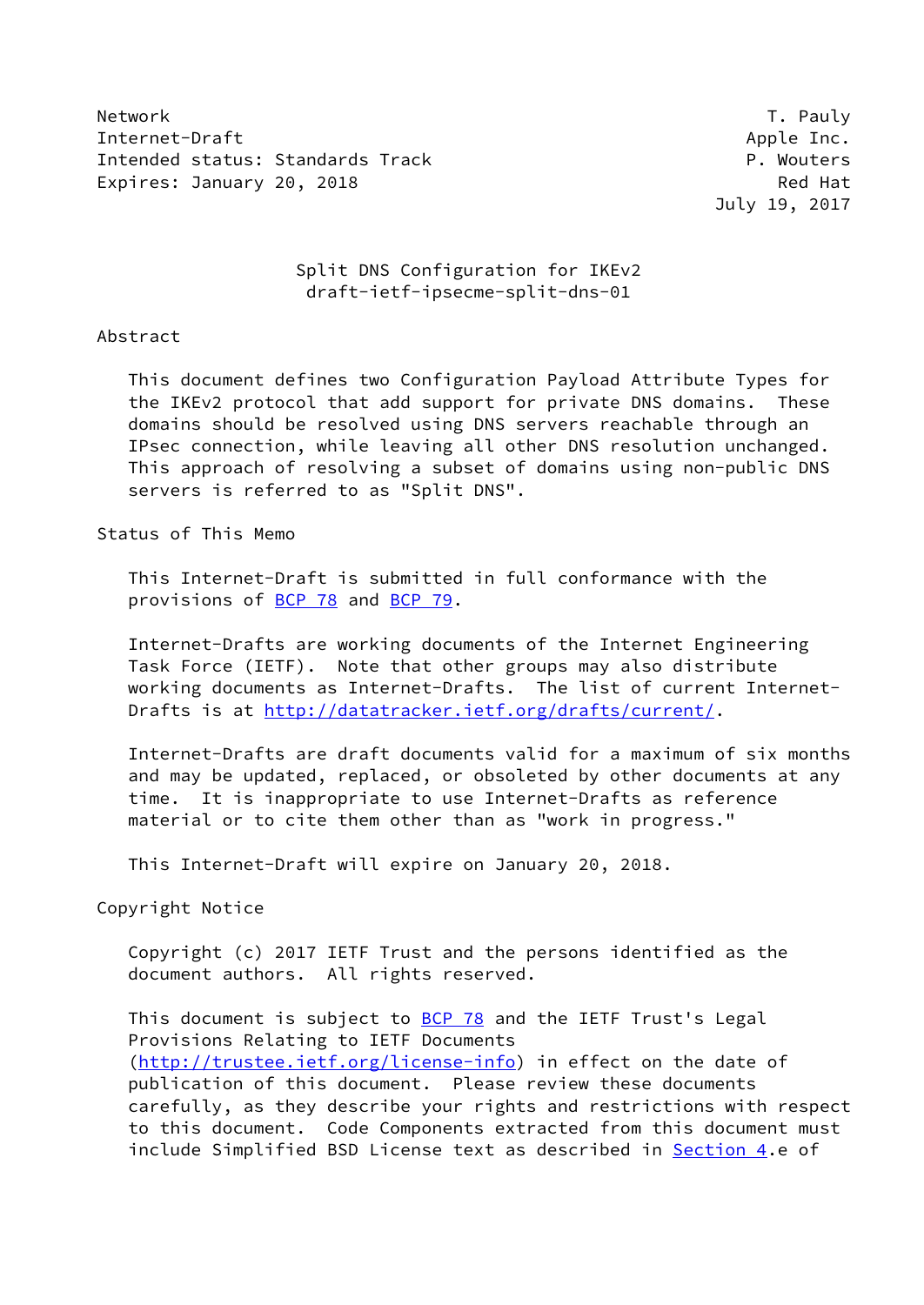<span id="page-1-1"></span>

| Internet-Draft |  | Split DNS Configuration for IKEv2 |  | July 2017 |
|----------------|--|-----------------------------------|--|-----------|
|----------------|--|-----------------------------------|--|-----------|

 the Trust Legal Provisions and are provided without warranty as described in the Simplified BSD License.

# Table of Contents

|                                                       |    | $\overline{2}$ |
|-------------------------------------------------------|----|----------------|
| 1.1. Requirements Language                            |    | $\overline{3}$ |
| $\overline{2}$ .                                      |    | $\overline{3}$ |
| 3.                                                    |    | $\overline{3}$ |
| Configuration Request<br>3.1.                         |    | $\overline{4}$ |
|                                                       |    | $\overline{4}$ |
| Mapping DNS Servers to Domains<br>3.3.                |    | $\overline{5}$ |
|                                                       |    | $\overline{5}$ |
|                                                       |    | $\overline{5}$ |
| $3.4.2$ . Requesting Domains and DNSSEC trust anchors |    | 6              |
| 4.                                                    |    | 6              |
| 4.1. INTERNAL_DNS_DOMAIN Configuration Attribute Type |    | 6              |
| INTERNAL_DNSSEC_TA Configuration Attribute<br>4.2.    |    | $\overline{1}$ |
| Split DNS Usage Guidelines<br>5.                      |    | $\overline{1}$ |
| 6.                                                    |    | $\overline{9}$ |
| 7.                                                    |    | 9              |
| 8.                                                    | 10 |                |
| Normative References<br>8.1.                          | 10 |                |
| 8.2. Informative References                           | 10 |                |
| Authors' Addresses                                    | 11 |                |
|                                                       |    |                |

#### <span id="page-1-0"></span>[1](#page-1-0). Introduction

 Split DNS is a common configuration for secure tunnels, such as Virtual Private Networks in which host machines private to an organization can only be resolved using internal DNS resolvers [\[RFC2775](https://datatracker.ietf.org/doc/pdf/rfc2775)]. In such configurations, it is often desirable to only resolve hosts within a set of private domains using the tunnel, while letting resolutions for public hosts be handled by a device's default DNS configuration.

The Internet Key Exchange protocol version 2 [\[RFC7296](https://datatracker.ietf.org/doc/pdf/rfc7296)] negotiates configuration parameters using Configuration Payload Attribute Types. This document defines two Configuration Payload Attribute Types that add support for trusted Split DNS domains.

 The INTERNAL\_DNS\_DOMAIN attribute type is used to convey one or more DNS domains that should be resolved only using the provided DNS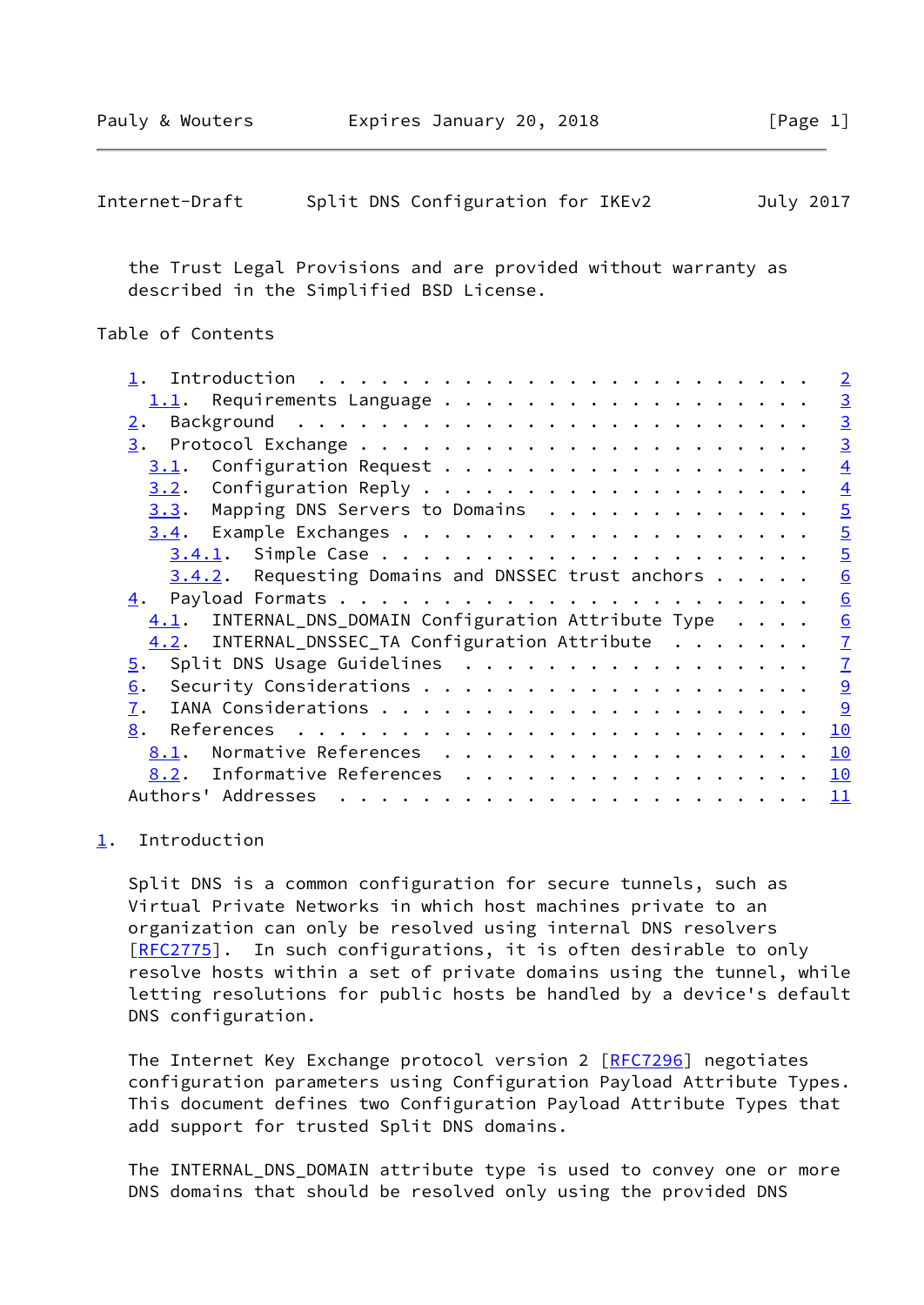nameserver IP addresses, causing these requests to use the IPsec connection.

 The INTERNAL\_DNSSEC\_TA attribute type is used to convey DNSSEC trust anchors for those domains.

| Pauly & Wouters | Expires January 20, 2018 | [Page 2] |
|-----------------|--------------------------|----------|
|-----------------|--------------------------|----------|

<span id="page-2-1"></span>Internet-Draft Split DNS Configuration for IKEv2 July 2017

 When only a subset of traffic is routed into a private network using an IPsec SA, these Configuration Payload options can be used to define which private domains should be resolved through the IPsec connection without affecting the client's global DNS resolution.

 For the purposes of this document, DNS resolution servers accessible through an IPsec connection will be referred to as "internal DNS servers", and other DNS servers will be referred to as "external DNS servers".

 A client using these configuration payloads will be able to request and receive Split DNS configurations using the INTERNAL DNS DOMAIN and INTERNAL DNSSEC TA configuration attributes. The client device can use the internal DNS server(s) for any DNS queries within the assigned domains. DNS queries for other domains should be send to regular external DNS server.

<span id="page-2-0"></span>[1.1](#page-2-0). Requirements Language

 The key words "MUST", "MUST NOT", "REQUIRED", "SHALL", "SHALL NOT", "SHOULD", "SHOULD NOT", "RECOMMENDED", "MAY", and "OPTIONAL" in this document are to be interpreted as described in [RFC 2119 \[RFC2119](https://datatracker.ietf.org/doc/pdf/rfc2119)].

<span id="page-2-2"></span>[2](#page-2-2). Background

 Split DNS is a common configuration for enterprise VPN deployments, in which only one or a few private DNS domains are accessible and resolvable via an IPsec based VPN connection.

 Other tunnel-establishment protocols already support the assignment of Split DNS domains. For example, there are proprietary extensions to IKEv1 that allow a server to assign Split DNS domains to a client. However, the IKEv2 standard does not include a method to configure this option. This document defines a standard way to negotiate this option for IKEv2.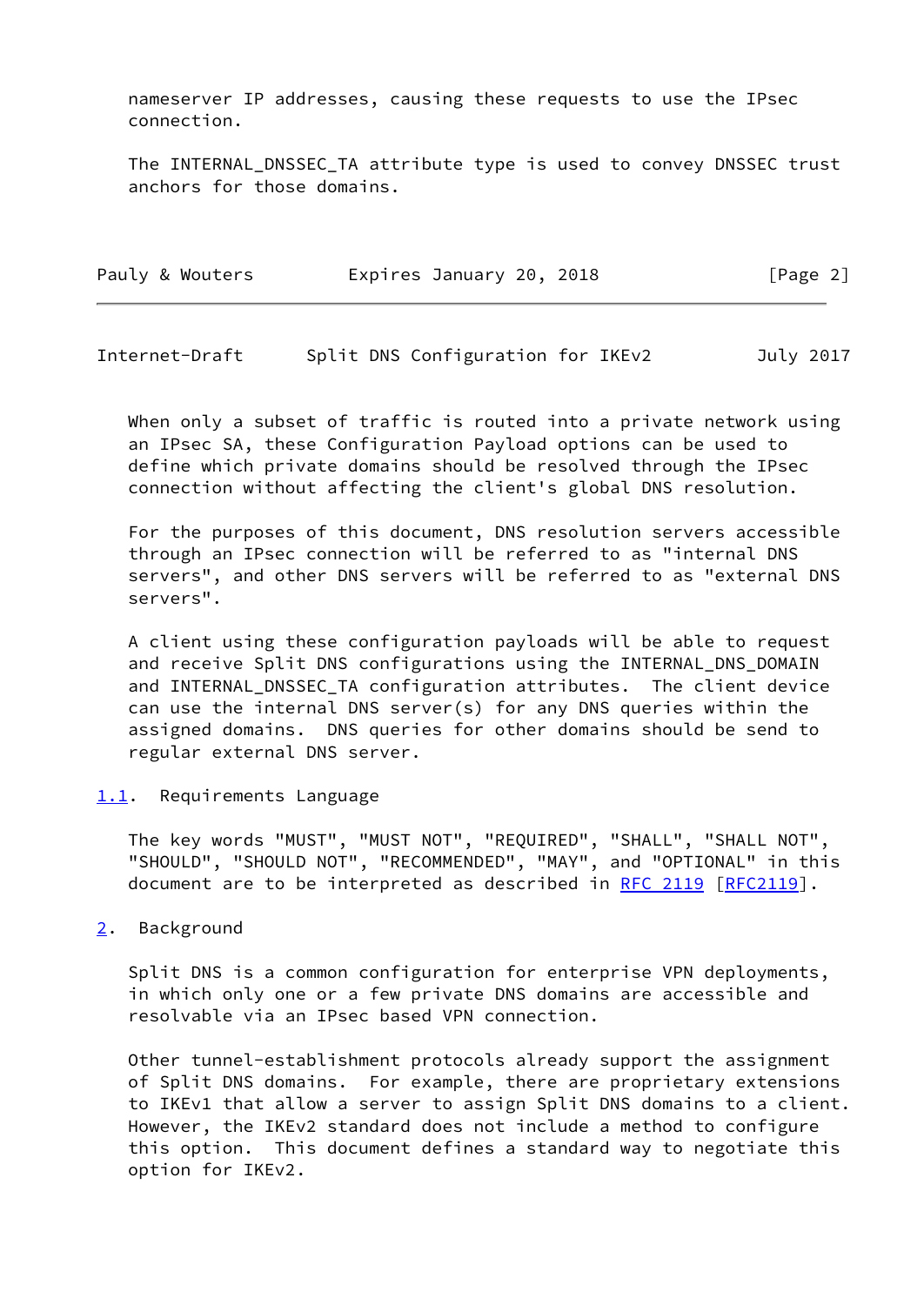## <span id="page-3-0"></span>[3](#page-3-0). Protocol Exchange

 In order to negotiate which domains are considered internal to an IKEv2 tunnel, initiators indicate support for Split DNS in their CFG\_REQUEST payloads, and responders assign internal domains (and DNSSEC trust anchors) in their CFG\_REPLY payloads. When Split DNS has been negotiated, the existing DNS server configuration attributes will be interpreted as internal DNS servers that can resolve hostnames within the internal domains.

| Pauly & Wouters | Expires January 20, 2018 | [Page 3] |
|-----------------|--------------------------|----------|
|-----------------|--------------------------|----------|

<span id="page-3-2"></span>Internet-Draft Split DNS Configuration for IKEv2 July 2017

## <span id="page-3-1"></span>[3.1](#page-3-1). Configuration Request

 To indicate support for Split DNS, an initiator includes one more more INTERNAL\_DNS\_DOMAIN attributes as defined in [Section 4](#page-6-0) as part of the CFG REQUEST payload. If an INTERNAL DNS DOMAIN attribute is included in the CFG\_REQUEST, the initiator SHOULD also include one or more INTERNAL\_IP4\_DNS and INTERNAL\_IP6\_DNS attributes in the CFG\_REQUEST.

 The INTERNAL\_DNS\_DOMAIN attribute sent by the initiator is usually empty but MAY contain a suggested domain name.

 The absence of INTERNAL\_DNS\_DOMAIN attributes in the CFG\_REQUEST payload indicates that the initiator does not support or is unwilling to accept Split DNS configuration.

 To indicate support for DNSSEC, an initiator includes one or more INTERNAL\_DNS\_TA attributes as defined in [Section 4](#page-6-0) as part of the CFG\_REQUEST payload. If an INTERNAL\_DNS\_TA attriute is included in the CFG\_REQUEST, the initiator SHOULD also include one or more INTERNAL\_DNS\_DOMAIN attributes in the CFG\_REQUEST.

 An initiator MAY convey its current DNSSEC trust anchors for the domain specified in the INTERNAL\_DNS\_DOMAIN attribute. If it does not wish to convey this information, it MUST use a length of 0.

 The absence of INTERNAL\_DNS\_TA attributes in the CFG\_REQUEST payload indicates that the initiator does not support or is unwilling to accept DNSSEC trust anchor configuration.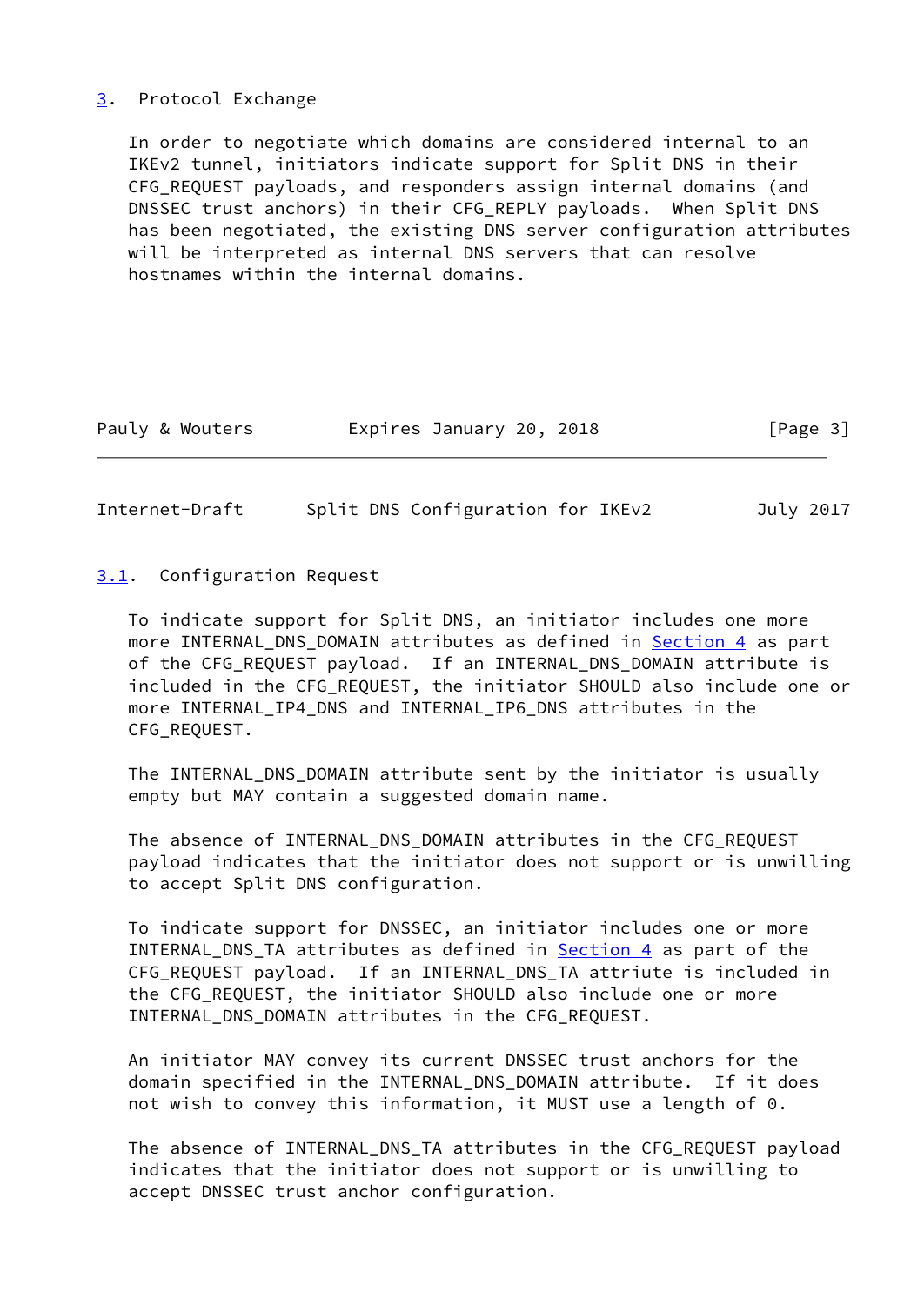## <span id="page-4-0"></span>[3.2](#page-4-0). Configuration Reply

 Responders MAY send one or more INTERNAL\_DNS\_DOMAIN attributes in their CFG REPLY payload. If an INTERNAL DNS DOMAIN attribute is included in the CFG REPLY, the responder MUST also include one or both of the INTERNAL\_IP4\_DNS and INTERNAL\_IP6\_DNS attributes in the CFG\_REPLY. These DNS server configurations are necessary to define which servers should receive queries for hostnames in internal domains. If the CFG\_REQUEST included an INTERNAL\_DNS\_DOMAIN attribute, but the CFG\_REPLY does not include an INTERNAL\_DNS\_DOMAIN attribute, the initiator should behave as if Split DNS configurations are not supported by the server.

 Each INTERNAL\_DNS\_DOMAIN represents a domain that the DNS servers address listed in INTERNAL IP4 DNS and INTERNAL IP6 DNS can resolve.

| Pauly & Wouters | Expires January 20, 2018 |  | [Page 4] |
|-----------------|--------------------------|--|----------|
|-----------------|--------------------------|--|----------|

<span id="page-4-2"></span>Internet-Draft Split DNS Configuration for IKEv2 July 2017

If the CFG REQUEST included INTERNAL DNS DOMAIN attributes with non zero lengths, the content MAY be ignored or be interpreted as a suggestion by the responder.

 For each DNS domain specified in an INTERNAL\_DNS\_DOMAIN attribute, one or more INTERNAL\_DNSSEC\_TA attributes MAY be included by the responder. This attribute lists the corresponding internal DNSSEC trust anchor in the DNS wire format of a DS record as specified in [\[RFC4034](https://datatracker.ietf.org/doc/pdf/rfc4034)]. The INTERNAL\_DNSSEC\_TA attribute MUST immediately follow the INTERNAL\_DNS\_DOMAIN attribute that it applies to.

#### <span id="page-4-1"></span>[3.3](#page-4-1). Mapping DNS Servers to Domains

 All DNS servers provided in the CFG\_REPLY MUST support resolving hostnames within all INTERNAL\_DNS\_DOMAIN domains. In other words, the INTERNAL\_DNS\_DOMAIN attributes in a CFG\_REPLY payload form a single list of Split DNS domains that applies to the entire list of INTERNAL IP4 DNS and INTERNAL IP6 DNS attributes.

<span id="page-4-3"></span>[3.4](#page-4-3). Example Exchanges

<span id="page-4-4"></span>[3.4.1](#page-4-4). Simple Case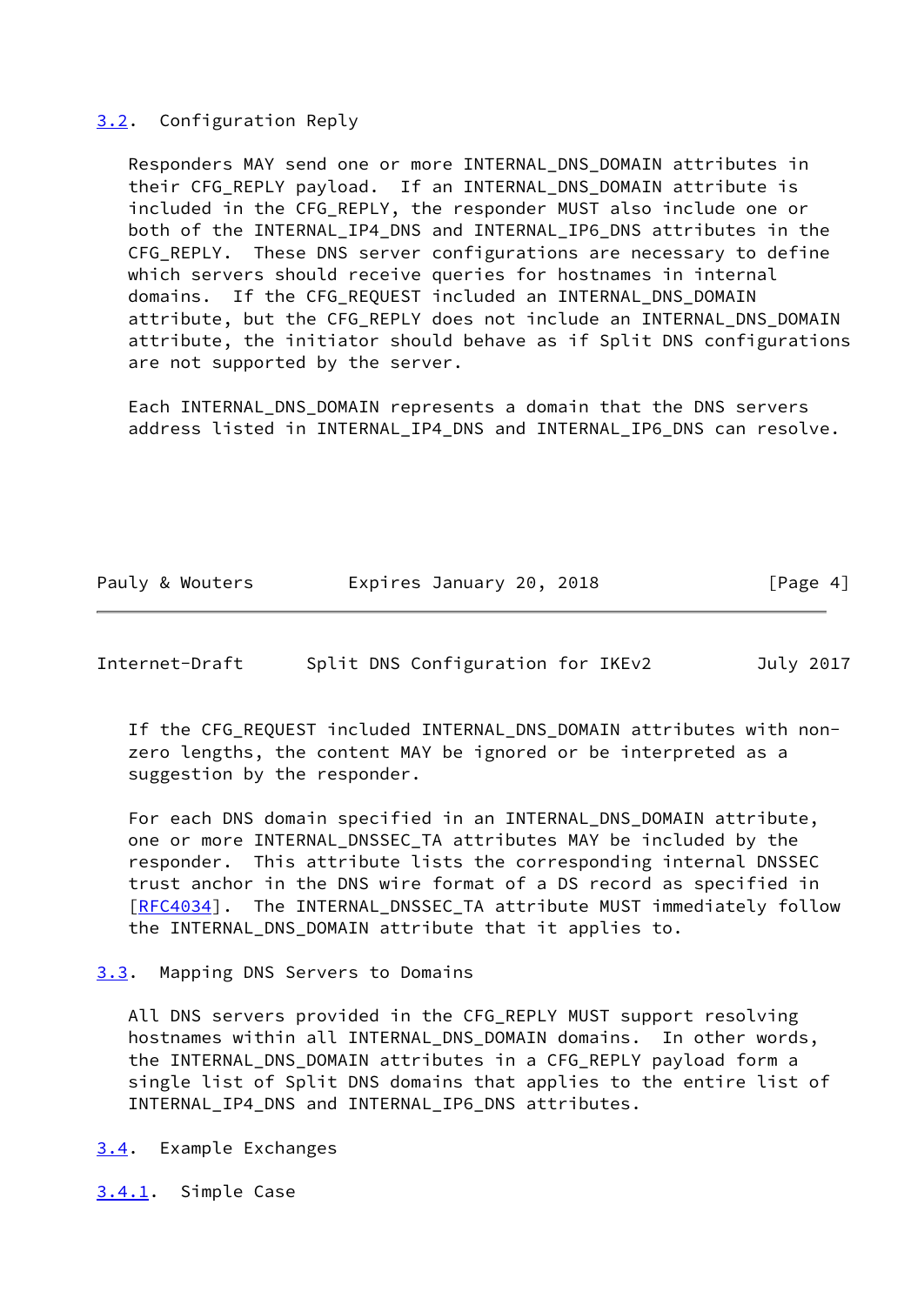In this example exchange, the initiator requests INTERNAL\_IP4\_DNS and INTERNAL\_DNS\_DOMAIN attributes in the CFG\_REQUEST, but does not specify any value for either. This indicates that it supports Split DNS, but has no preference for which DNS requests should be routed through the tunnel.

 The responder replies with two DNS server addresses, and two internal domains, "example.com" and "city.other.com".

 Any subsequent DNS queries from the initiator for domains such as "www.example.com" should use 198.51.100.2 or 198.51.100.4 to resolve.

 CP(CFG\_REQUEST) = INTERNAL\_IP4\_ADDRESS() INTERNAL\_IP4\_DNS() INTERNAL\_DNS\_DOMAIN()

 $CP(CFG)$  REPLY) = INTERNAL\_IP4\_ADDRESS(198.51.100.234) INTERNAL\_IP4\_DNS(198.51.100.2) INTERNAL\_IP4\_DNS(198.51.100.4) INTERNAL\_DNS\_DOMAIN(example.com) INTERNAL\_DNS\_DOMAIN(city.other.com)

| Pauly & Wouters | Expires January 20, 2018 | [Page 5] |
|-----------------|--------------------------|----------|
|                 |                          |          |

<span id="page-5-1"></span>Internet-Draft Split DNS Configuration for IKEv2 July 2017

<span id="page-5-0"></span>[3.4.2](#page-5-0). Requesting Domains and DNSSEC trust anchors

 In this example exchange, the initiator requests INTERNAL\_IP4\_DNS, INTERNAL\_DNS\_DOMAIN and INTERNAL\_DNS\_TA attributess in the CFG\_REQUEST

 Any subsequent DNS queries from the initiator for domains such as "www.example.com" or "city.other.com" would be DNSSEC validated using the DNSSEC trust anchor received in the CFG\_REPLY

 In this example, the initiator has no existing DNSSEC trust anchors would the requested domain. the "example.com" dommain has DNSSEC trust anchors that are returned, while the "other.com" domain has no DNSSEC trust anchors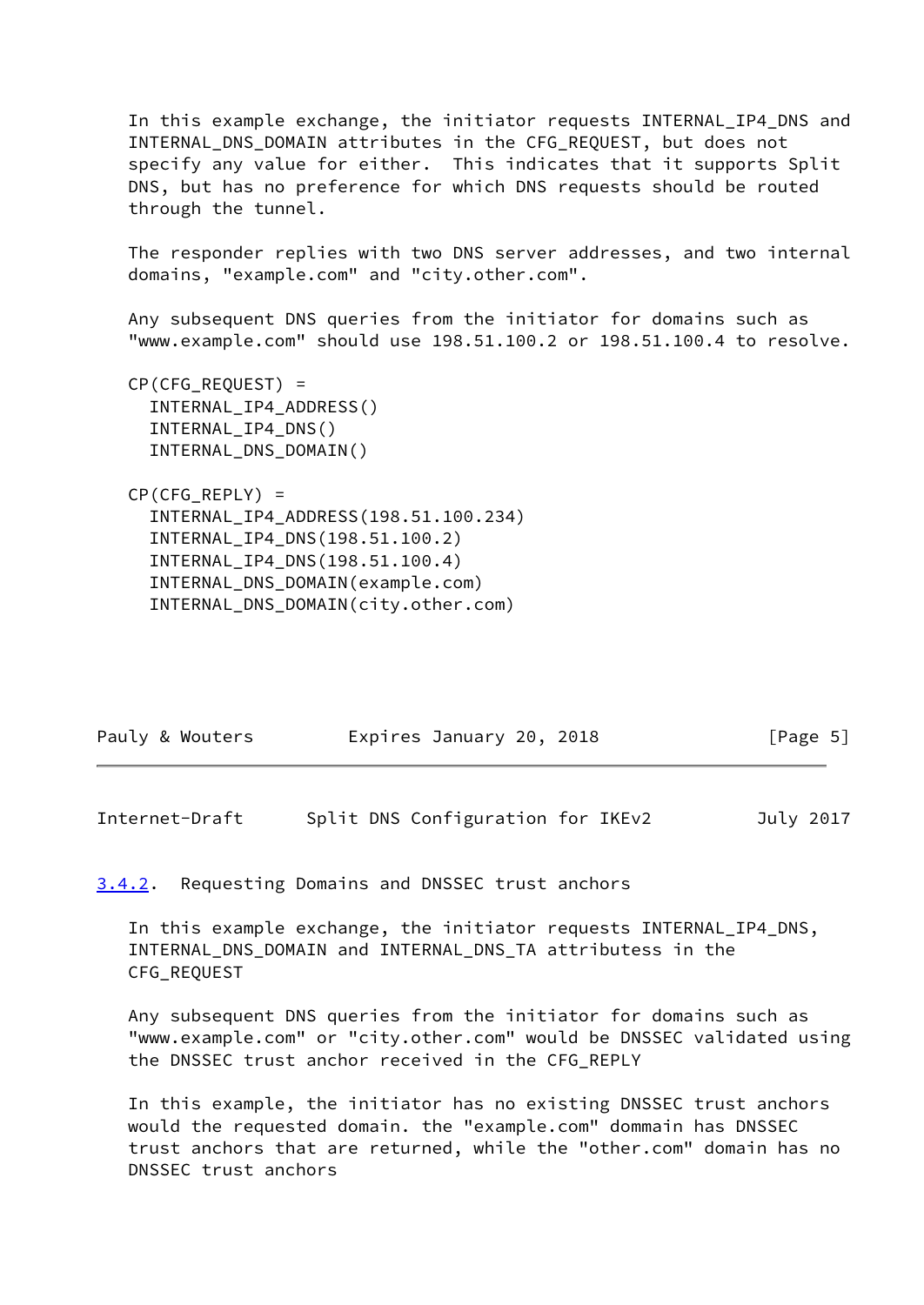CP(CFG\_REQUEST) = INTERNAL\_IP4\_ADDRESS() INTERNAL\_IP4\_DNS() INTERNAL\_DNS\_DOMAIN() INTERNAL\_DNS\_TA()  $CP(CFG)$  REPLY) = INTERNAL\_IP4\_ADDRESS(198.51.100.234) INTERNAL\_IP4\_DNS(198.51.100.2) INTERNAL\_IP4\_DNS(198.51.100.4) INTERNAL\_DNS\_DOMAIN(example.com)

 INTERNAL\_DNS\_TA(43547,8,1,B6225AB2CC613E0DCA7962BDC2342EA4F1B56083) INTERNAL\_DNS\_TA(31406,8,2,F78CF3344F72137235098ECBBD08947C2C90....) INTERNAL\_DNS\_DOMAIN(city.other.com)

<span id="page-6-0"></span>[4](#page-6-0). Payload Formats

<span id="page-6-1"></span>[4.1](#page-6-1). INTERNAL\_DNS\_DOMAIN Configuration Attribute Type

1 2 3 0 1 2 3 4 5 6 7 8 9 0 1 2 3 4 5 6 7 8 9 0 1 2 3 4 5 6 7 8 9 0 1 +-+-----------------------------+-------------------------------+ |R| Attribute Type | Length | +-+-----------------------------+-------------------------------+ | | ~ Domain Name ~ | | +---------------------------------------------------------------+ o Reserved (1 bit) - Defined in IKEv2 RFC [[RFC7296\]](https://datatracker.ietf.org/doc/pdf/rfc7296). o Attribute Type (15 bits) 25 - INTERNAL\_DNS\_DOMAIN.

<span id="page-6-3"></span>Internet-Draft Split DNS Configuration for IKEv2 July 2017

Pauly & Wouters **Expires January 20, 2018** [Page 6]

- o Length (2 octets, unsigned integer) Length of domain name.
- o Domain Name (0 or more octets) A domain or subdomain used for Split DNS rules, such as example.com in DNS wire format.
- <span id="page-6-2"></span>[4.2](#page-6-2). INTERNAL\_DNSSEC\_TA Configuration Attribute

1 2 3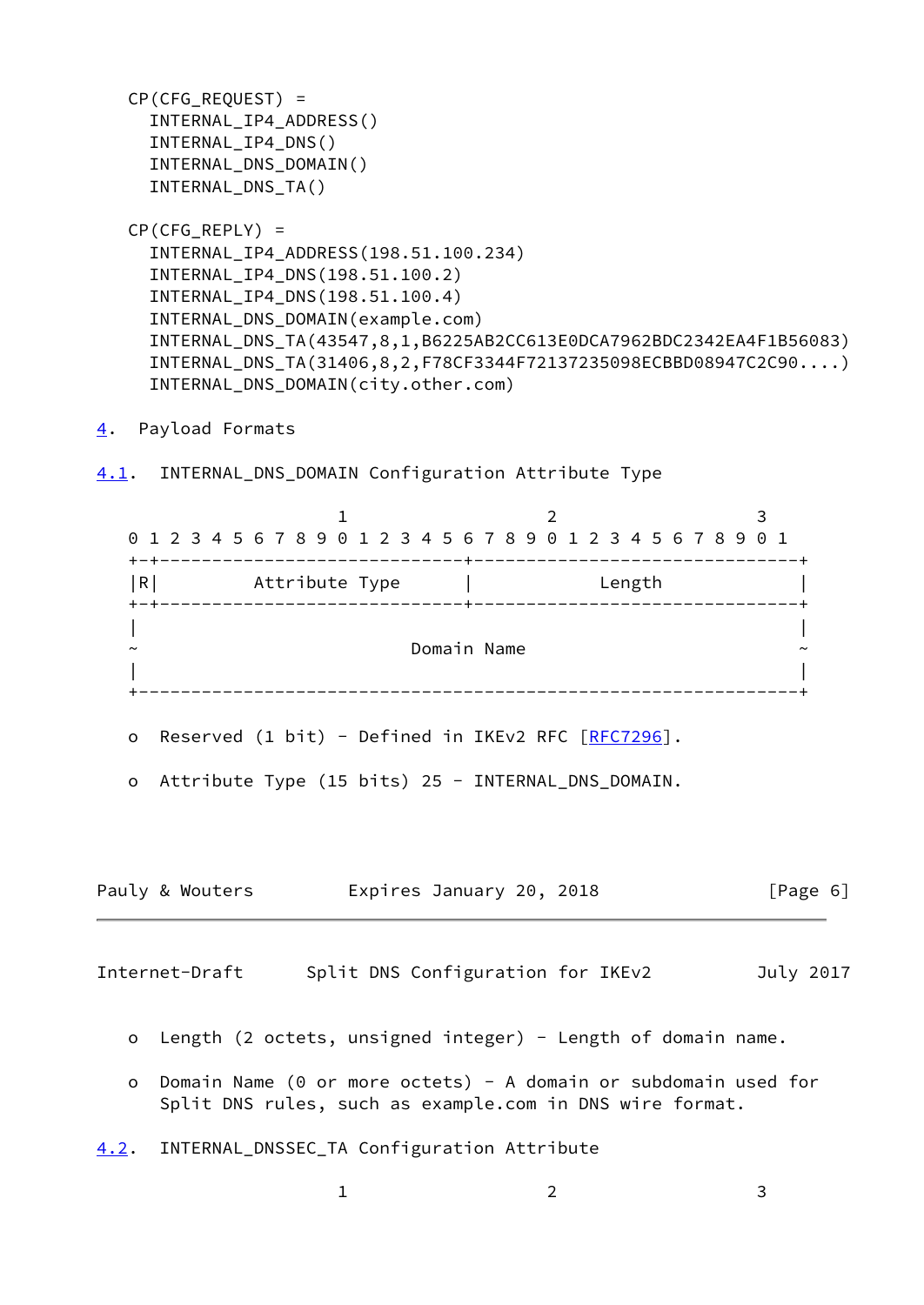| Key Tag                  Algorithm       Digest Type<br>Reserved (1 bit) - Defined in IKEv2 RFC [RFC7296].<br>Attribute Type (15 bits) [TBD IANA] - INTERNAL_DNSSEC_TA.<br>Length (2 octets, unsigned integer) - Length of DNSSEC Trust<br>Anchor data.<br>Key Tag value (0 or 2 octets, unsigned integer) - Key Tag as<br>specified in [RFC4034] Section 5.1<br>DNSKEY algorithm (0 or 1 octet) - Value from the IANA DNS Security<br>Algorithm Numbers Registry<br>DS algorithm (0 or 1 octet) - Value from the IANA Delegation<br>Signer (DS) Resource Record (RR) Type Digest Algorithms Registry<br>Digest (0 or more octets) - The digest as specified in $[RECA034]$<br>Section 5.1 in wire format. | Digest          |                                                                                                                                                                                                         |
|------------------------------------------------------------------------------------------------------------------------------------------------------------------------------------------------------------------------------------------------------------------------------------------------------------------------------------------------------------------------------------------------------------------------------------------------------------------------------------------------------------------------------------------------------------------------------------------------------------------------------------------------------------------------------------------------------------|-----------------|---------------------------------------------------------------------------------------------------------------------------------------------------------------------------------------------------------|
|                                                                                                                                                                                                                                                                                                                                                                                                                                                                                                                                                                                                                                                                                                            |                 |                                                                                                                                                                                                         |
|                                                                                                                                                                                                                                                                                                                                                                                                                                                                                                                                                                                                                                                                                                            |                 |                                                                                                                                                                                                         |
|                                                                                                                                                                                                                                                                                                                                                                                                                                                                                                                                                                                                                                                                                                            |                 |                                                                                                                                                                                                         |
|                                                                                                                                                                                                                                                                                                                                                                                                                                                                                                                                                                                                                                                                                                            |                 |                                                                                                                                                                                                         |
|                                                                                                                                                                                                                                                                                                                                                                                                                                                                                                                                                                                                                                                                                                            |                 |                                                                                                                                                                                                         |
|                                                                                                                                                                                                                                                                                                                                                                                                                                                                                                                                                                                                                                                                                                            |                 |                                                                                                                                                                                                         |
|                                                                                                                                                                                                                                                                                                                                                                                                                                                                                                                                                                                                                                                                                                            |                 |                                                                                                                                                                                                         |
|                                                                                                                                                                                                                                                                                                                                                                                                                                                                                                                                                                                                                                                                                                            |                 |                                                                                                                                                                                                         |
|                                                                                                                                                                                                                                                                                                                                                                                                                                                                                                                                                                                                                                                                                                            |                 |                                                                                                                                                                                                         |
| Split DNS Usage Guidelines                                                                                                                                                                                                                                                                                                                                                                                                                                                                                                                                                                                                                                                                                 |                 |                                                                                                                                                                                                         |
| If a CFG_REPLY payload contains no INTERNAL_DNS_DOMAIN attributes,<br>the client MAY use the provided INTERNAL_IP4_DNS or INTERNAL_IP6_DNS<br>servers as the default DNS server(s) for all queries.                                                                                                                                                                                                                                                                                                                                                                                                                                                                                                        |                 |                                                                                                                                                                                                         |
|                                                                                                                                                                                                                                                                                                                                                                                                                                                                                                                                                                                                                                                                                                            |                 |                                                                                                                                                                                                         |
|                                                                                                                                                                                                                                                                                                                                                                                                                                                                                                                                                                                                                                                                                                            |                 | [Page 7]                                                                                                                                                                                                |
|                                                                                                                                                                                                                                                                                                                                                                                                                                                                                                                                                                                                                                                                                                            | Pauly & Wouters | If a client is configured by local policy to only accept a limited<br>number of INTERNAL_DNS_DOMAIN values, the client MUST ignore any<br>other INTERNAL_DNS_DOMAIN values.<br>Expires January 20, 2018 |

<span id="page-7-0"></span>For each INTERNAL\_DNS\_DOMAIN entry in a CFG\_REPLY payload that is not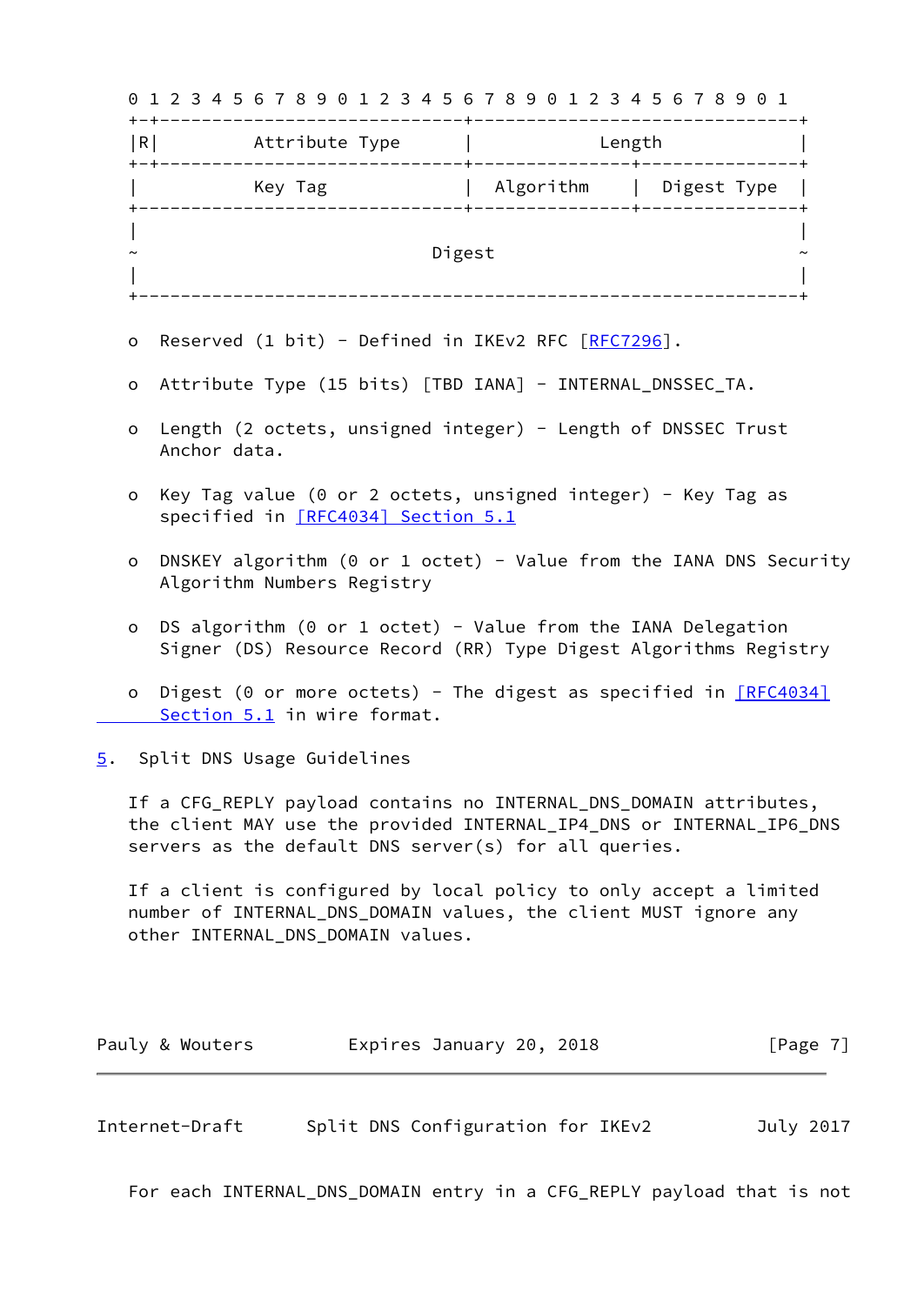prohibited by local policy, the client MUST use the provided INTERNAL\_IP4\_DNS or INTERNAL\_IP6\_DNS DNS servers as the only resolvers for the listed domains and its sub-domains and it MUST NOT attempt to resolve the provided DNS domains using its external DNS servers.

 If the initiator host is configured to block DNS answers containing IP addresses from special IP address ranges such as those of [\[RFC1918](https://datatracker.ietf.org/doc/pdf/rfc1918)], the initiator SHOULD allow the DNS domains listed in the INTERNAL\_DNS\_DOMAIN attributes to contain those Special IP addresses.

 If a CFG\_REPLY contains one or more INTERNAL\_DNS\_DOMAIN attributes and its local policy does not forbid these values, the client MUST configure its DNS resolver to resolve those domains and all their subdomains using only the DNS resolver(s) listed in that CFG\_REPLY message. If those resolvers fail, those names MUST NOT be resolved using any other DNS resolvers. Other domain names SHOULD be resolved using some other external DNS resolver(s), configured independently from IKE. Queries for these other domains MAY be sent to the internal DNS resolver(s) listed in that CFG REPLY message, but have no guarantee of being answered. For example, if the INTERNAL\_DNS\_DOMAIN attribute specifies "example.com", then "example.com", "www.example.com" and "mail.eng.example.com" MUST be resolved using the internal DNS resolver(s), but "anotherexample.com" and "ample.com" SHOULD NOT be resolved using the internal resolver and SHOULD use the system's external DNS resolver(s).

 An initiator SHOULD ignore INTERNAL\_DNS\_DOMAIN attributes containing domains that are designated Special Use Domain Names in [\[RFC6761](https://datatracker.ietf.org/doc/pdf/rfc6761)], such as "local", "localhost", "invalid", etc. Although it may explicitly wish to support some Special Use Domain Names.

 When an IKE SA is terminated, the DNS forwarding must be unconfigured. The DNS forwarding itself MUST be be deleted. All cached data of the INTERNAL\_DNS\_DOMAIN provided DNS domainis MUST be flushed. This includes negative cache entries. Obtained DNSSEC trust anchors MUST be removed from the list of trust anchors. The outstanding DNS request queue MUST be cleared.

 INTERNAL\_DNS\_DOMAIN and INTERNAL\_DNSSEC\_TA attributes SHOULD only be used on split tunnel configurations where only a subset of traffic is routed into a private remote network using the IPsec connection. If all traffic is routed over the IPsec connection, the existing global INTERNAL\_IP4\_DNS and INTERNAL\_IP6\_DNS can be used without creating specific DNS exemptions.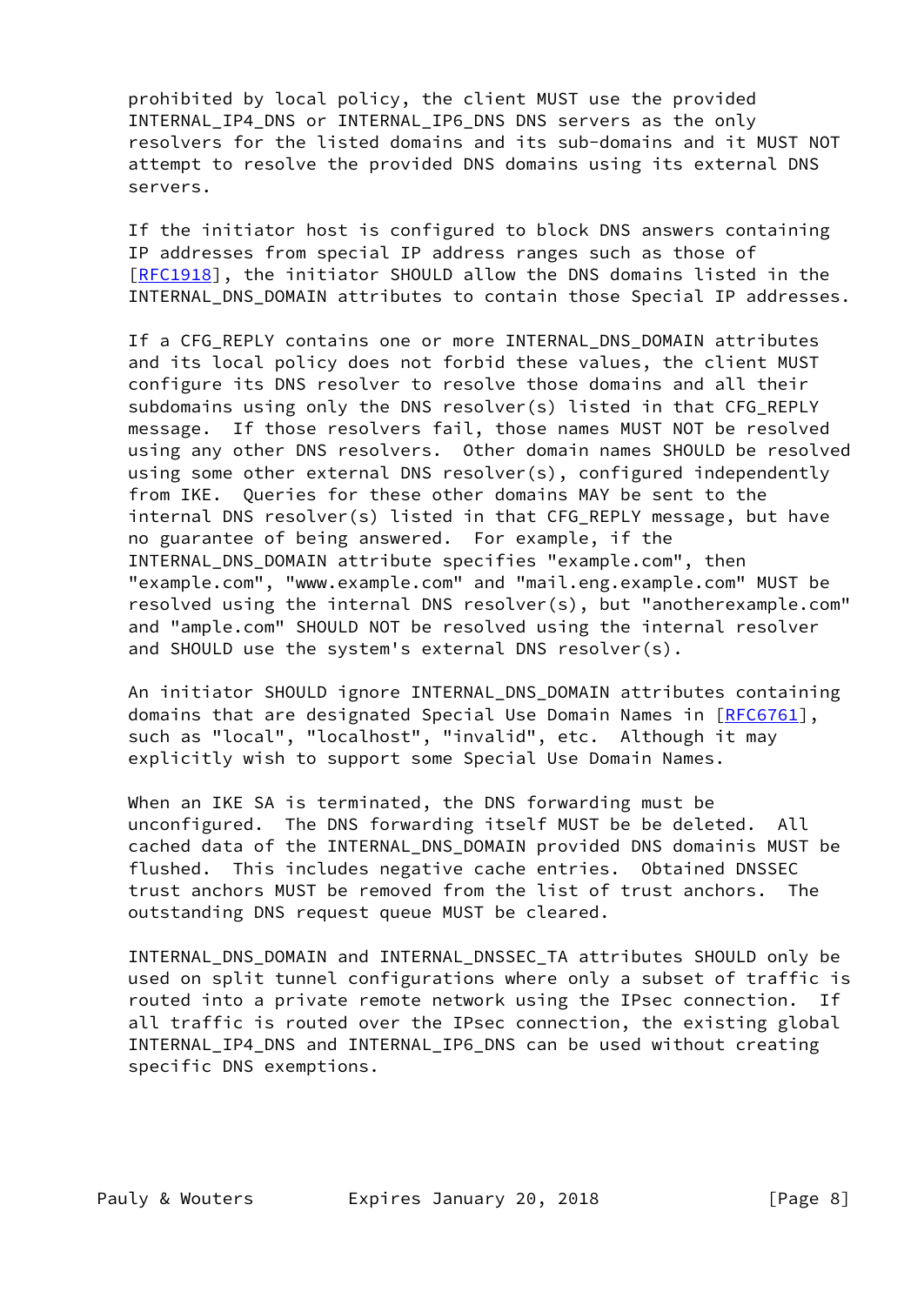<span id="page-9-1"></span>Internet-Draft Split DNS Configuration for IKEv2 July 2017

<span id="page-9-0"></span>[6](#page-9-0). Security Considerations

 The use of Split DNS configurations assigned by an IKEv2 responder is predicated on the trust established during IKE SA authentication. However, if IKEv2 is being negotiated with an anonymous or unknown endpoint (such as for Opportunistic Security [\[RFC7435](https://datatracker.ietf.org/doc/pdf/rfc7435)]), the initiator MUST ignore Split DNS configurations assigned by the responder.

 If a host connected to an authenticated IKE peer is connecting to another IKE peer that attempts to claim the same domain via the INTERNAL\_DNS\_DOMAIN attribute, the IKE connection should only process the DNS information if the two connections are part of the same logical entity. Otherwise, the client should refuse the DNS information and potentially warn the enduser.

 INTERNAL\_DNSSEC\_TA directives MUST immediately follow an INTERNAL\_DNS\_DOMAIN directive. As the INTERNAL\_DNSSEC\_TA format itself does not contain the domain name, it relies on the preceding INTERNAL\_DNS\_DOMAIN to provide the domain for which it specifies the trust anchor.

 If the initiator is using DNSSEC validation for a domain in its public DNS view, and it requests and receives an INTERNAL\_DNS\_DOMAIN attribute without an INTERNAL\_DNSSEC\_TA, it will need to reconfigure its DNS resolver to allow for an insecure delegation. It SHOULD NOT accept insecure delegations for domains that are DNSSEC signed in the public DNS view, for which it has not explicitely requested such deletation by specifying the domain specifically using a INTERNAL\_DNS\_DOMAIN(domain) request.

 A domain that is served via INTERNAL\_DNS\_DOMAIN should pay close attention to their use of indirect reference RRtypes such as CNAME, DNAME, MX or SRV records so that resolving works as intended when all, some or none of the IPsec connections are established.

<span id="page-9-2"></span>[7](#page-9-2). IANA Considerations

 This document defines two new IKEv2 Configuration Payload Attribute Types, which are allocated from the "IKEv2 Configuration Payload Attribute Types" namespace.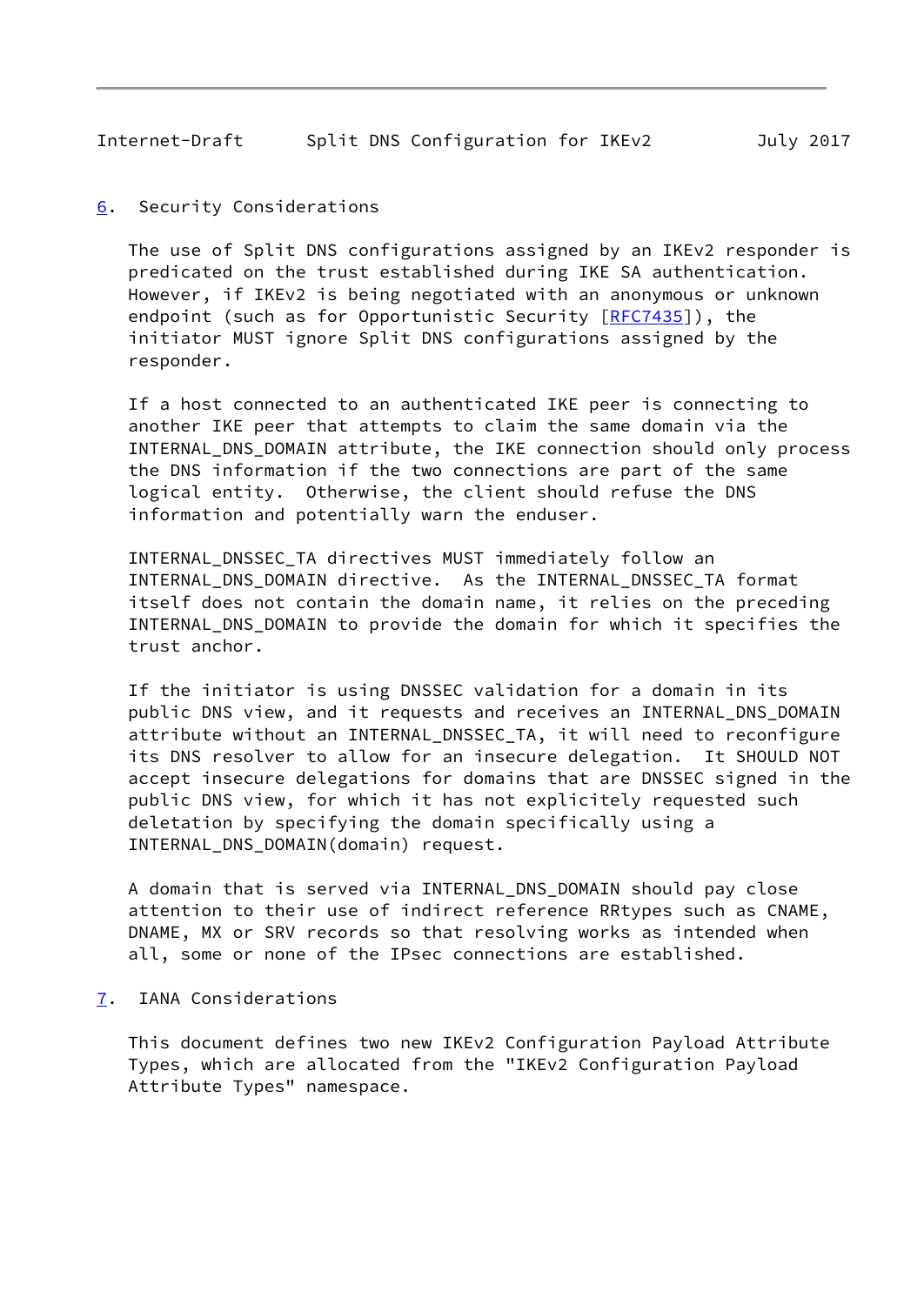<span id="page-10-1"></span>Internet-Draft Split DNS Configuration for IKEv2 July 2017

|             |                                           | Multi-      |               |                                                        |
|-------------|-------------------------------------------|-------------|---------------|--------------------------------------------------------|
| Value       | Attribute Type                            |             | Valued Length | Reference                                              |
|             |                                           |             |               |                                                        |
| 25<br>[TBD] | INTERNAL DNS DOMAIN<br>INTERNAL DNSSEC TA | YES<br>YES. |               | 0 or more [this document]<br>0 or more [this document] |

Figure 1

# <span id="page-10-0"></span>[8](#page-10-0). References

- <span id="page-10-2"></span>[8.1](#page-10-2). Normative References
	- [RFC1918] Rekhter, Y., Moskowitz, B., Karrenberg, D., de Groot, G., and E. Lear, "Address Allocation for Private Internets", [BCP 5,](https://datatracker.ietf.org/doc/pdf/bcp5) [RFC 1918](https://datatracker.ietf.org/doc/pdf/rfc1918), DOI 10.17487/RFC1918, February 1996, <<http://www.rfc-editor.org/info/rfc1918>>.
	- [RFC2119] Bradner, S., "Key words for use in RFCs to Indicate Requirement Levels", [BCP 14](https://datatracker.ietf.org/doc/pdf/bcp14), [RFC 2119](https://datatracker.ietf.org/doc/pdf/rfc2119), DOI 10.17487/RFC2119, March 1997, <<http://www.rfc-editor.org/info/rfc2119>>.
	- [RFC4034] Arends, R., Austein, R., Larson, M., Massey, D., and S. Rose, "Resource Records for the DNS Security Extensions", [RFC 4034,](https://datatracker.ietf.org/doc/pdf/rfc4034) DOI 10.17487/RFC4034, March 2005, <<http://www.rfc-editor.org/info/rfc4034>>.
	- [RFC5890] Klensin, J., "Internationalized Domain Names for Applications (IDNA): Definitions and Document Framework", [RFC 5890,](https://datatracker.ietf.org/doc/pdf/rfc5890) DOI 10.17487/RFC5890, August 2010, <<http://www.rfc-editor.org/info/rfc5890>>.
	- [RFC7296] Kaufman, C., Hoffman, P., Nir, Y., Eronen, P., and T. Kivinen, "Internet Key Exchange Protocol Version 2 (IKEv2)", STD 79, [RFC 7296](https://datatracker.ietf.org/doc/pdf/rfc7296), DOI 10.17487/RFC7296, October 2014, [<http://www.rfc-editor.org/info/rfc7296](http://www.rfc-editor.org/info/rfc7296)>.

<span id="page-10-3"></span>[8.2](#page-10-3). Informative References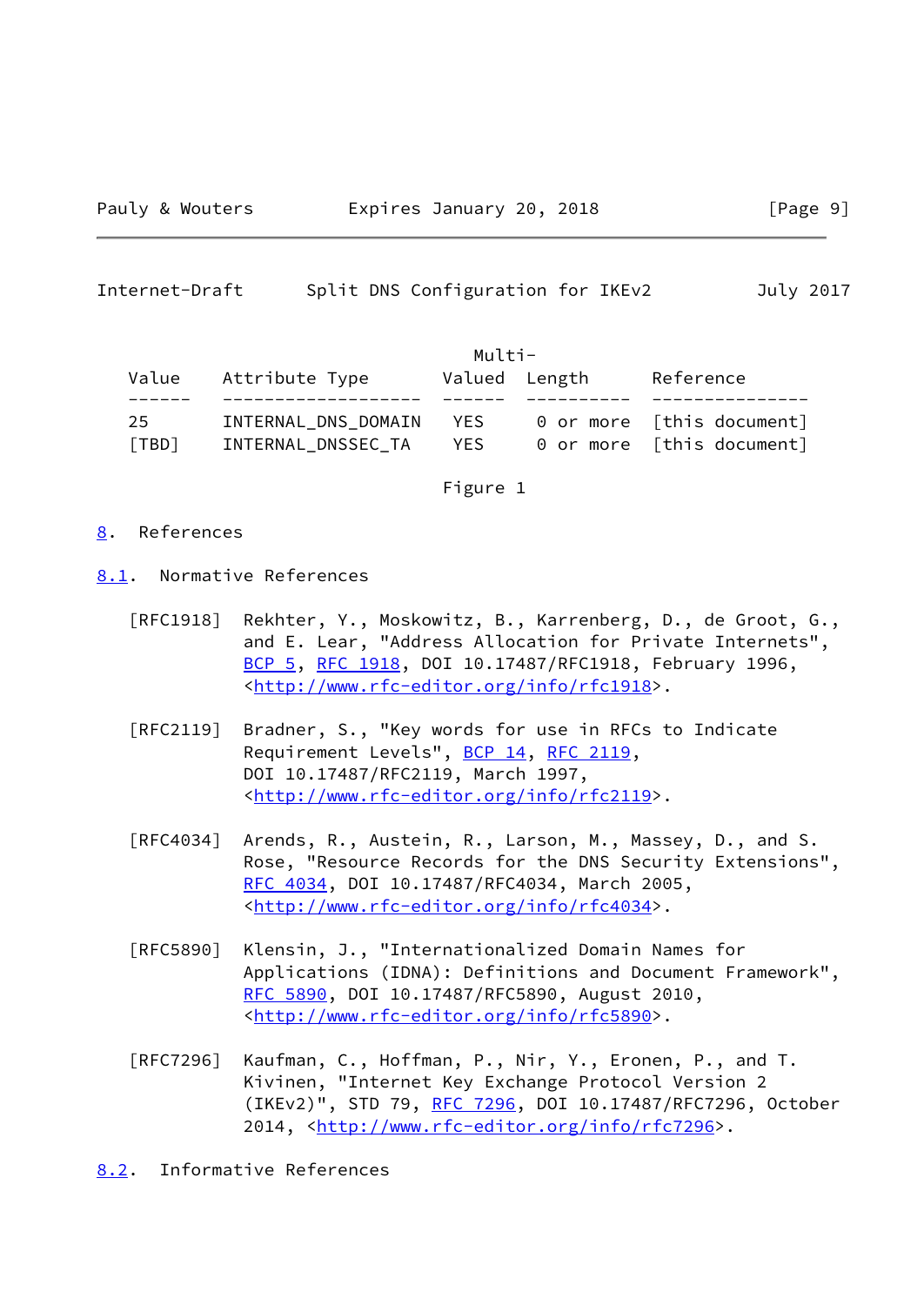- [RFC2775] Carpenter, B., "Internet Transparency", [RFC 2775,](https://datatracker.ietf.org/doc/pdf/rfc2775) DOI 10.17487/RFC2775, February 2000, <<http://www.rfc-editor.org/info/rfc2775>>.
- [RFC6761] Cheshire, S. and M. Krochmal, "Special-Use Domain Names", [RFC 6761,](https://datatracker.ietf.org/doc/pdf/rfc6761) DOI 10.17487/RFC6761, February 2013, <<http://www.rfc-editor.org/info/rfc6761>>.

| Pauly & Wouters | Expires January 20, 2018 | [Page 10] |
|-----------------|--------------------------|-----------|
|-----------------|--------------------------|-----------|

- <span id="page-11-0"></span>Internet-Draft Split DNS Configuration for IKEv2 July 2017
	- [RFC7435] Dukhovni, V., "Opportunistic Security: Some Protection Most of the Time", [RFC 7435](https://datatracker.ietf.org/doc/pdf/rfc7435), DOI 10.17487/RFC7435, December 2014, <<http://www.rfc-editor.org/info/rfc7435>>.

Authors' Addresses

 Tommy Pauly Apple Inc. 1 Infinite Loop Cupertino, California 95014 US

Email: tpauly@apple.com

 Paul Wouters Red Hat

Email: pwouters@redhat.com